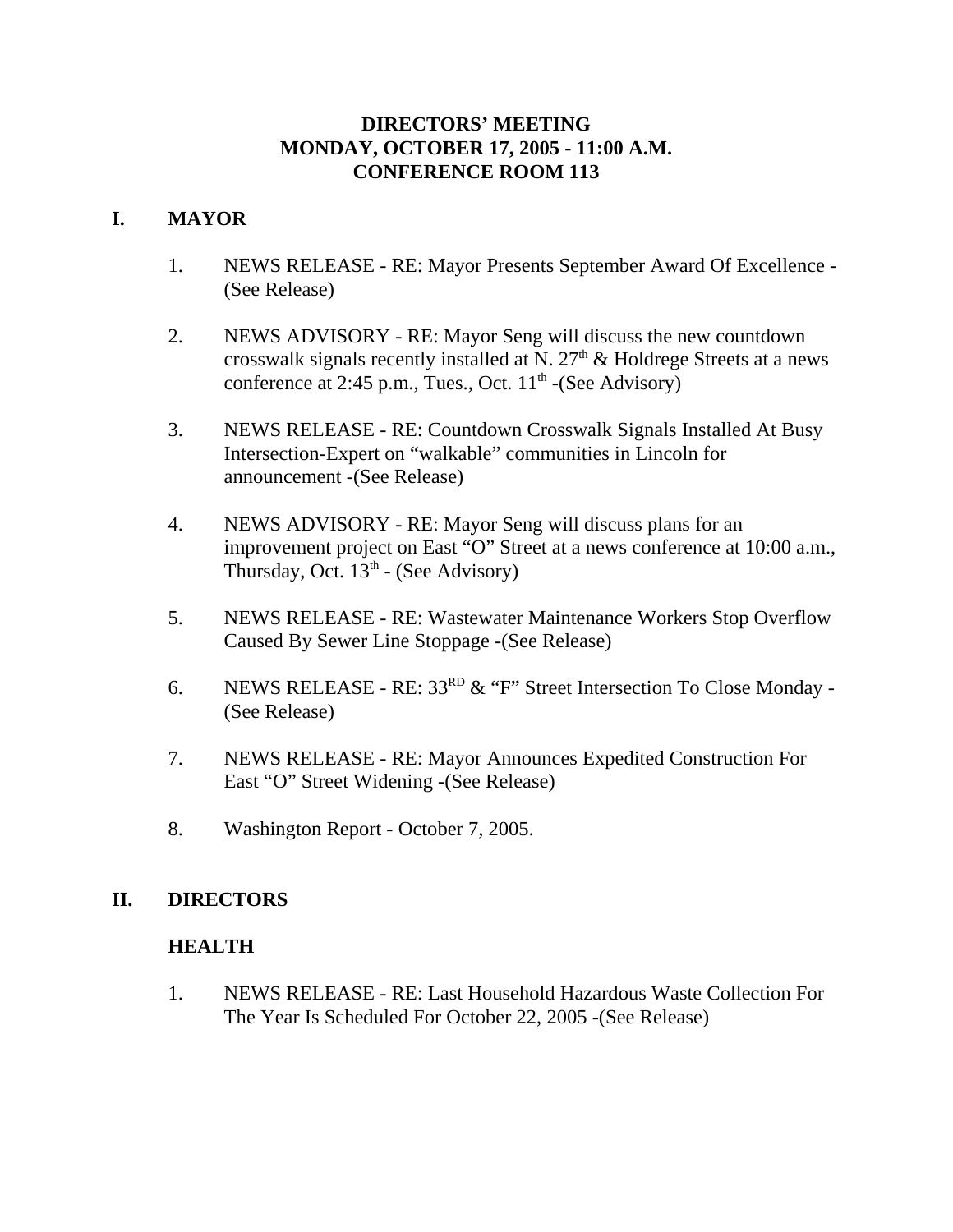- 2. Physician Advisory from Bruce Dart RE: Influenza Update -(See Advisory)
- 3. Report RE: Health Department Report September, 2005 -(Copy of Report on file in the City Council Office.) (See Report)
- 4. NEWS RELEASE RE: Flu Shots Available For High Risk Persons -(See Release)

## **PUBLIC WORKS & UTILITIES**

1. Public Works & Utilities ADVISORY - RE: Pine Lake Road Widening Project 700014 - 40th-61st Street - 56<sup>th</sup> Street; Shadow Pines - Thompson Creek -(See Advisory)

## **WOMEN'S COMMISSION**

- 1. NEWS RELEASE RE: Eleanor Roosevelt Visits Nebraska-Professional actress tours state with one-act monologue -(See Release)
- 2. NEWS RELEASE RE: Candlelight Vigil Remembers Lives Lost To Domestic Violence -(See Release)
- 3. NEWS RELEASE RE: Council Of Women Leaders To Network At Beacon Hills -(See Release)

## **III. CITY CLERK**

**IV. COUNCIL**

## **A. COUNCIL REQUESTS/CORRESPONDENCE**

## **JONATHAN COOK**

1. Request to Harry Kroos, Public Works & Utilities Department-Sidewalks -RE: Sidewalk ramps in Near South -(RFI#128 - 10/10/05). — **1.) SEE RESPONSE FROM HARRY KROOS, PUBLIC WORKS & UTILITIES DEPARTMENT RECEIVED ON RFI#128 - 10/11/05.**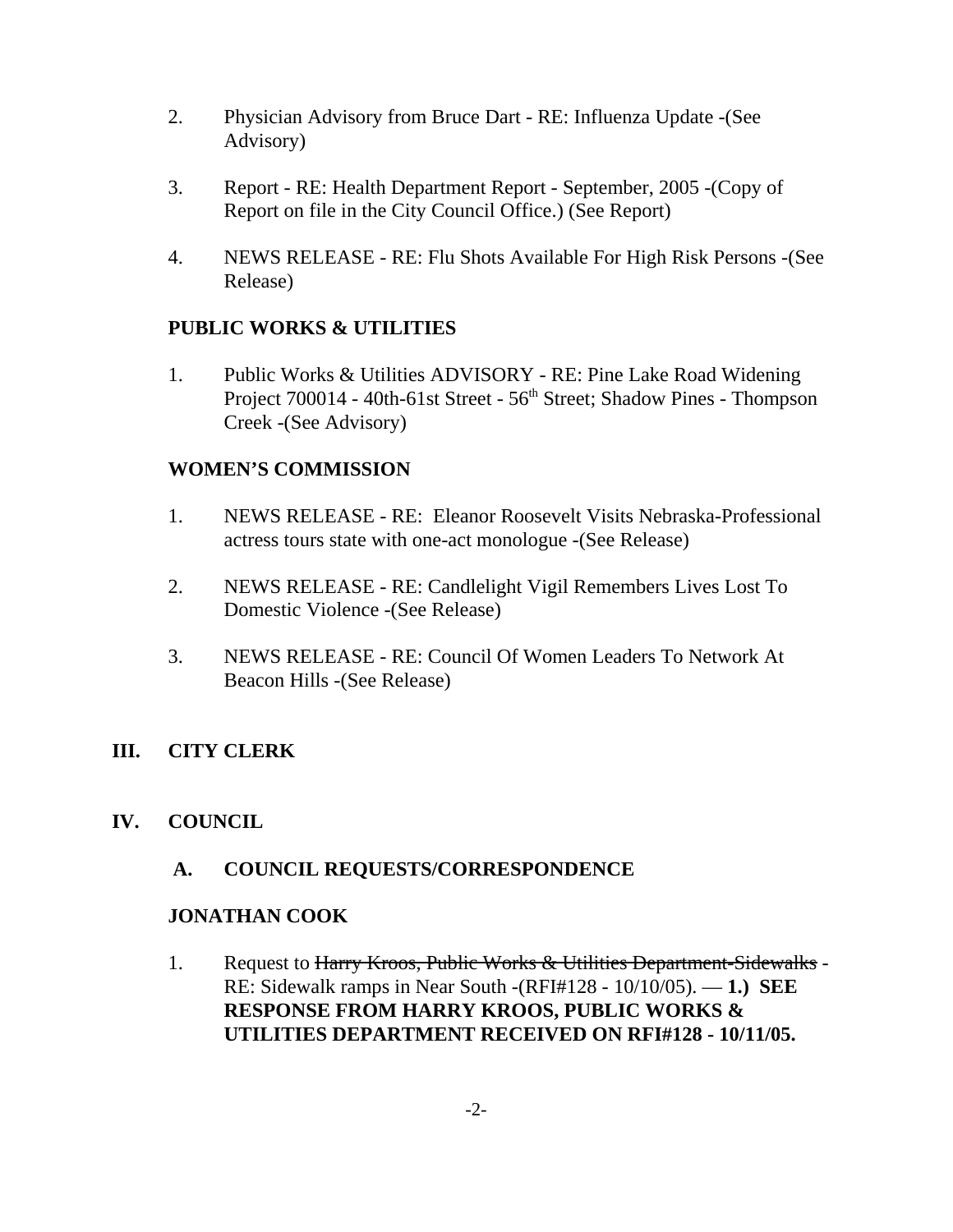## **V. MISCELLANEOUS** -

- 1. E-Mail from Patricia Kitchen RE: Comments about Lincoln's Police Dept. and the policy of not having Officer available to help direct traffic when a funeral procession is moving thru this City -(See E-Mail)
- 2. Letter from Al Koontz RE: Wal-Mart in the  $84<sup>th</sup>$  & Adams area -(See Letter)
- 3. E-Mail from Melissa Koci RE: The other day I attended a funeral for my cousin..... -(See E-Mail)
- 4. Letter from Concerned Citizen RE: Our local Fire Department -(See Letter)
- 5. Faxed MEDIA RELEASE from Lori Seibel, Executive Director, Community Health Endowment of Lincoln - RE: Community Health Endowment Announces Funding Priorities for FY2005-06 - (See Release)
- 6. Letter & Article from Nancy Russell RE: The Convention Center idea for Lincoln -(See Material)

# **VI. ADJOURNMENT**

da101705/tjg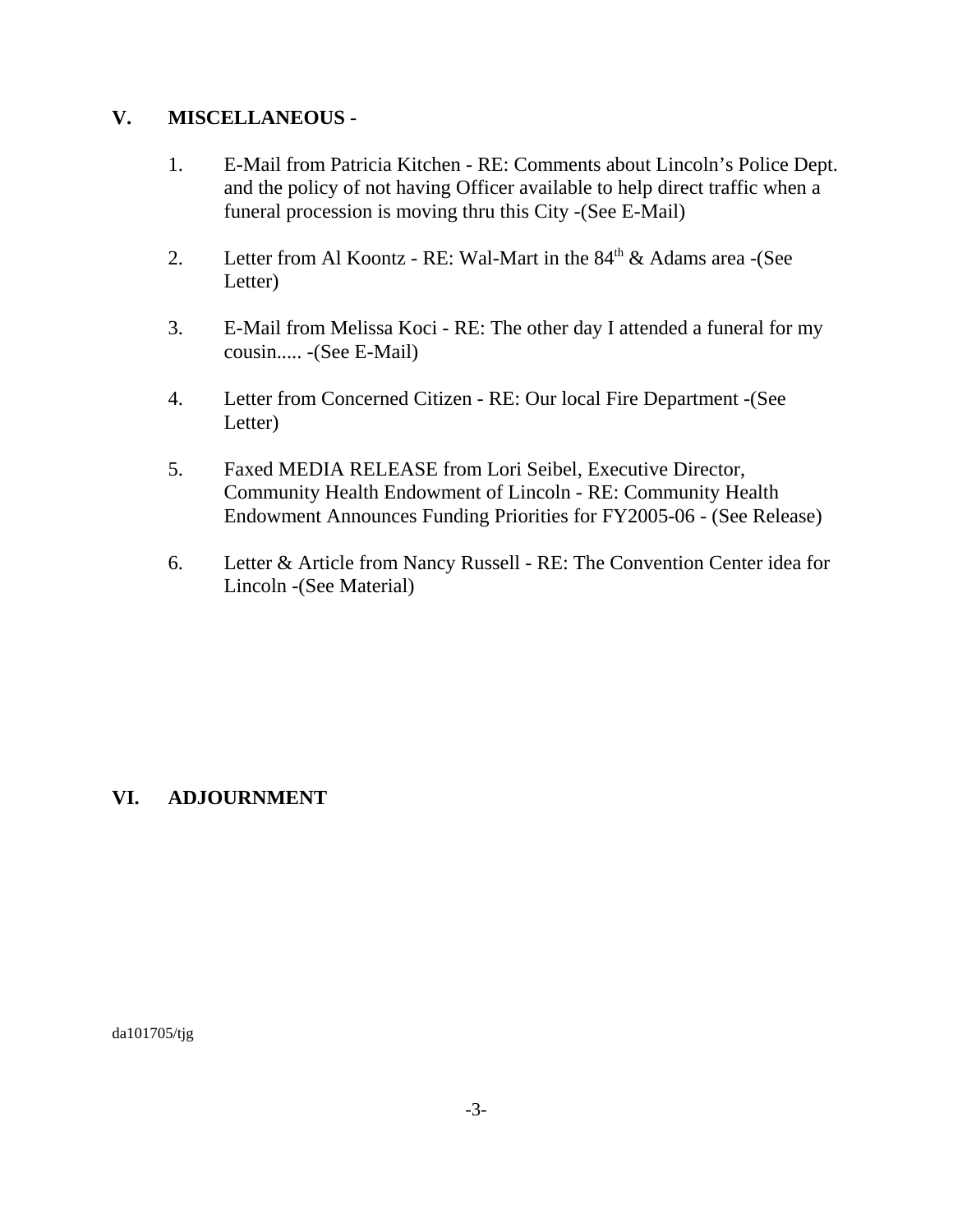#### **DIRECTORS' MEETING MINUTES MONDAY, OCTOBER 17, 2005 CONFERENCE ROOM 113**

**Council Members Present:** Ken Svoboda, Chair; Patte Newman, Vice-Chair; Jonathan Cook, Jon Camp, Dan Marvin, Annette McRoy

#### **Council Member Absent:** Robin Eschliman

**Others Present:** Mayor Coleen Seng, Mark Bowen, Ann Harrell, Lin Quenzer, Rick Hoppe, Darl Naumann, Mayor's Office; City Clerk, Joan Ross; Dana Roper, City Attorney; Directors and Department Heads; Tammy Grammer, City Council Staff; Deena Winter, Lincoln Journal Star Representative; and Coby Mach, LIBA.

#### **I. MAYOR**

Mayor Coleen Seng stated that Annette (McRoy), Patte (Newman) and Robin (Eschliman) were speakers at the workshop designed for women wanting to run for an elected office called "Ready to Run" at Mahoney Park on Saturday. There were probably 50 to 60 women there that are thinking about running for office and their number one question is why can Lincoln elect women to office and they can't in Omaha.

She hopes they all seen LIBA's statement in regards to RUTS that is on the Directors' Addendum.

Regarding the  $48<sup>th</sup> \& ^{\circ}$  "O" Street project news conference, there was an area manager from "Perkins" that was in attendance which he spoke and gave high praise to our public process on the street construction. He gave high praise to employees from the City and Olsson's Associates that have the contract to do the project. They were surprised they did not know that was going to come out from him but he was very complimentary.

There was an evacuation at the Lied Center on Saturday evening, the smoke machine set off the alarms but nobody contacted the Fire Department. So, people evacuated, very orderly and the ushers did a marvelous job but all the time it was blasting out proceed to the nearest exit there is a fire in the building and everyone stood outside for about 15 minutes. She thinks they normally turn off the smoke detectors in the beginning when that is going to be in operation. There happen to be a firefighter in the audience who called the Fire Department and asked why they were not there that were going to get blamed for not being there and the call had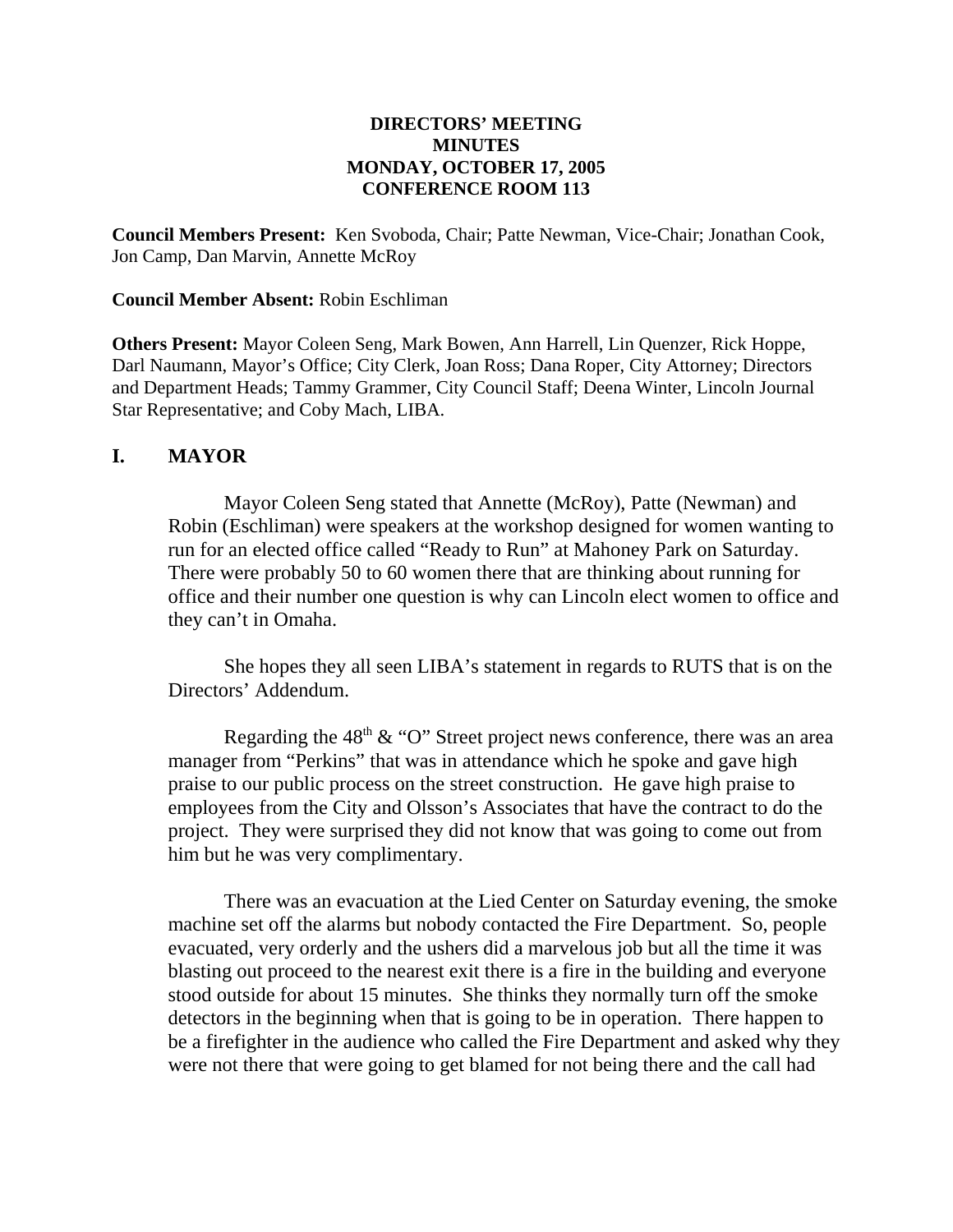already been cancelled. So, she wanted them to know about it because Council might run into someone that will be blaming the Fire Department.

Fire Chief Spadt commented the Mayor did a pretty good job of describing everything. The smoke detector was sounding, a maintenance man was called from three miles away, he arrived and circumvented call went through the University of Nebraska dispatcher which in return calls our Dispatch Center who dispatches them that never happened. They received their phone call from an off duty firefighter attending the show. Right now they are in the process and Ann Harrell also from the Mayor's Office is working on this with the University so that never happens again that's a dangerous situation and very dangerous practice. Our response time was less than 1 minutes, it was about 40 seconds, it was not 20 minutes which they may hear from the public.

Police Chief Casady commented some of them will recall a year ago in July they had a visit in Lincoln by the National Socialist Movement. They had 225 police officers and law enforcement officers on duty for that event and it was hot but they got through it without any problems other than fatigue. Chief Casady reported that Toledo, Ohio had the same National Socialist Movement group and about the same size visit their City on Saturday and they spent the weekend on the national news. They had Burnings, looting, riots broke out, several police officers injured, several vehicles-ambulances and police cars damaged and turned up side down and one business burned to the ground, so it was a really ugly event for Toledo. He knows there were some negativity on the amount of money that we had spent on the project that they put together for the National Socialist Movement when they were in Lincoln. They spent a little over \$40,000 for the Police to run the event when they were in Lincoln and that's why they did it. Toledo had fewer people on duty than we had and we had planned for it for months, they had contacted us a few times and so we've had some conversations with them in advance. Lincoln was mentioned in most of those news reports as being one of the most recent places the National Socialist Movement has been. Mr. Marvin commented he thinks that's a good example of good planning, and how they're never rewarded for being a good planner and when you don't plan the consequences that come down on you.

Mayor Seng commented if you recall there was an event held at Pioneers Park "No Place For Hate", it was mainly because of Chief Casady that it was held at Pioneers Park. To get it as far away from the State Capitol as possible and there was lots of community involved. So, she thinks they really need to remember that this was very well done and was a great event and it was one of those events where they had nothing bad happen.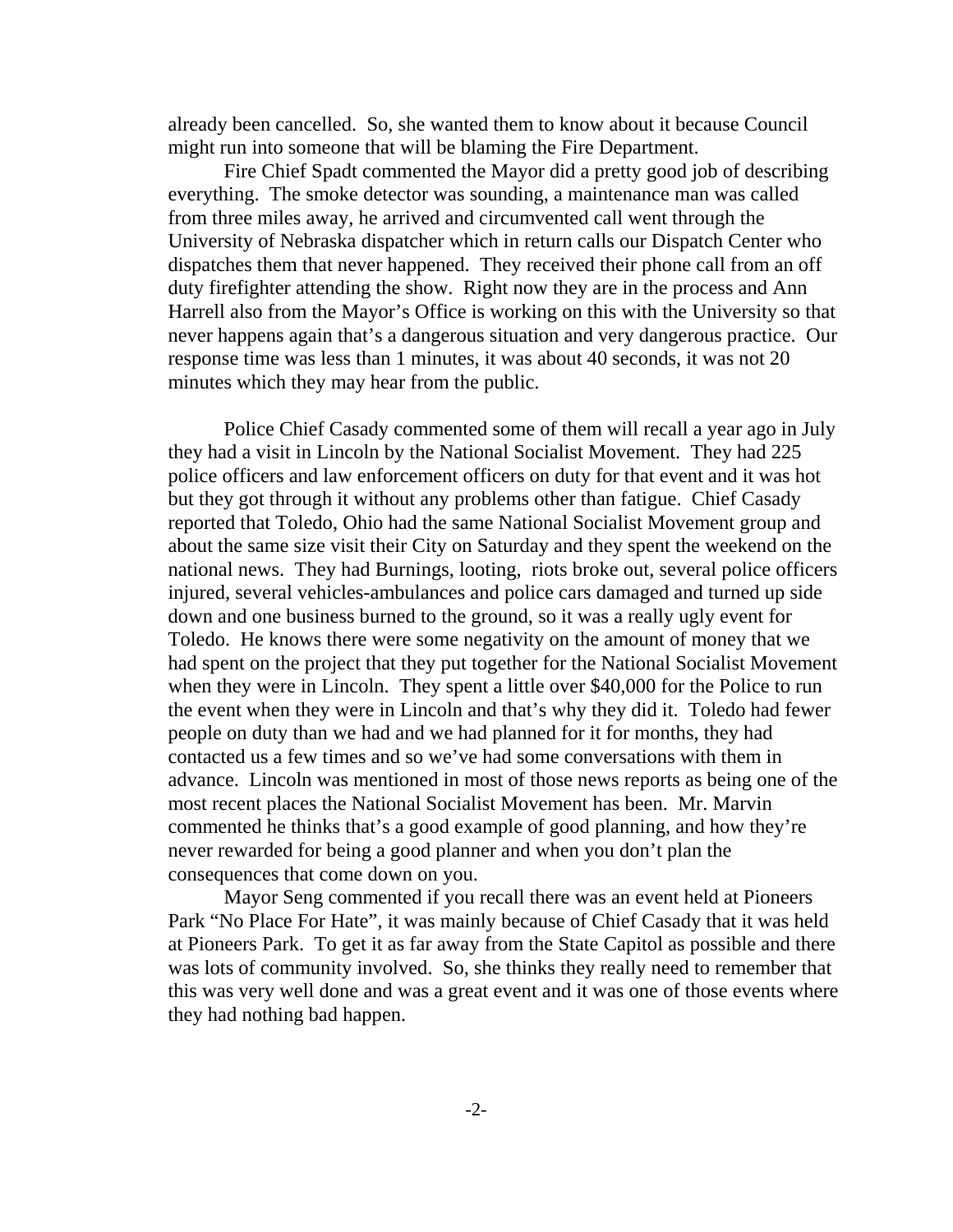Dana Roper (City Attorney) reported they have a paralegal who among her other duties collects on bonds. They have to post bonds for improvements and when they don't get put in it gets referred to her. In the four years since she has been working on collecting or having them installed or getting the money, she just recently passed the \$10 million dollar mark in her collection agency efforts.

- 1. NEWS RELEASE RE: Mayor Presents September Award Of Excellence. — NO COMMENTS
- 2. NEWS ADVISORY RE: Mayor Seng will discuss the new countdown crosswalk signals recently installed at N.  $27<sup>th</sup>$  & Holdrege Streets at a news conference at 2:45 p.m., Tues., Oct.  $11<sup>th</sup>$  -(See Advisory). — NO **COMMENTS**
- 3. NEWS RELEASE RE: Countdown Crosswalk Signals Installed At Busy Intersection-Expert on "walkable" communities in Lincoln for announcement. — NO COMMENTS
- 4. NEWS ADVISORY RE: Mayor Seng will discuss plans for an improvement project on East "O" Street at a news conference at 10:00 a.m., Thursday, Oct.  $13<sup>th</sup>$  - (See Advisory). — NO COMMENTS
- 5. NEWS RELEASE RE: Wastewater Maintenance Workers Stop Overflow Caused By Sewer Line Stoppage. — NO COMMENTS
- 6. NEWS RELEASE RE: 33<sup>RD</sup> & "F" Street Intersection To Close Monday. — NO COMMENTS
- 7. NEWS RELEASE RE: Mayor Announces Expedited Construction For East "O" Street Widening. — NO COMMENTS
- 8. Washington Report October 7, 2005. NO COMMENTS

#### **II. DIRECTORS**

#### **HEALTH**

1. NEWS RELEASE - RE: Last Household Hazardous Waste Collection For The Year Is Scheduled For October 22, 2005. — NO COMMENTS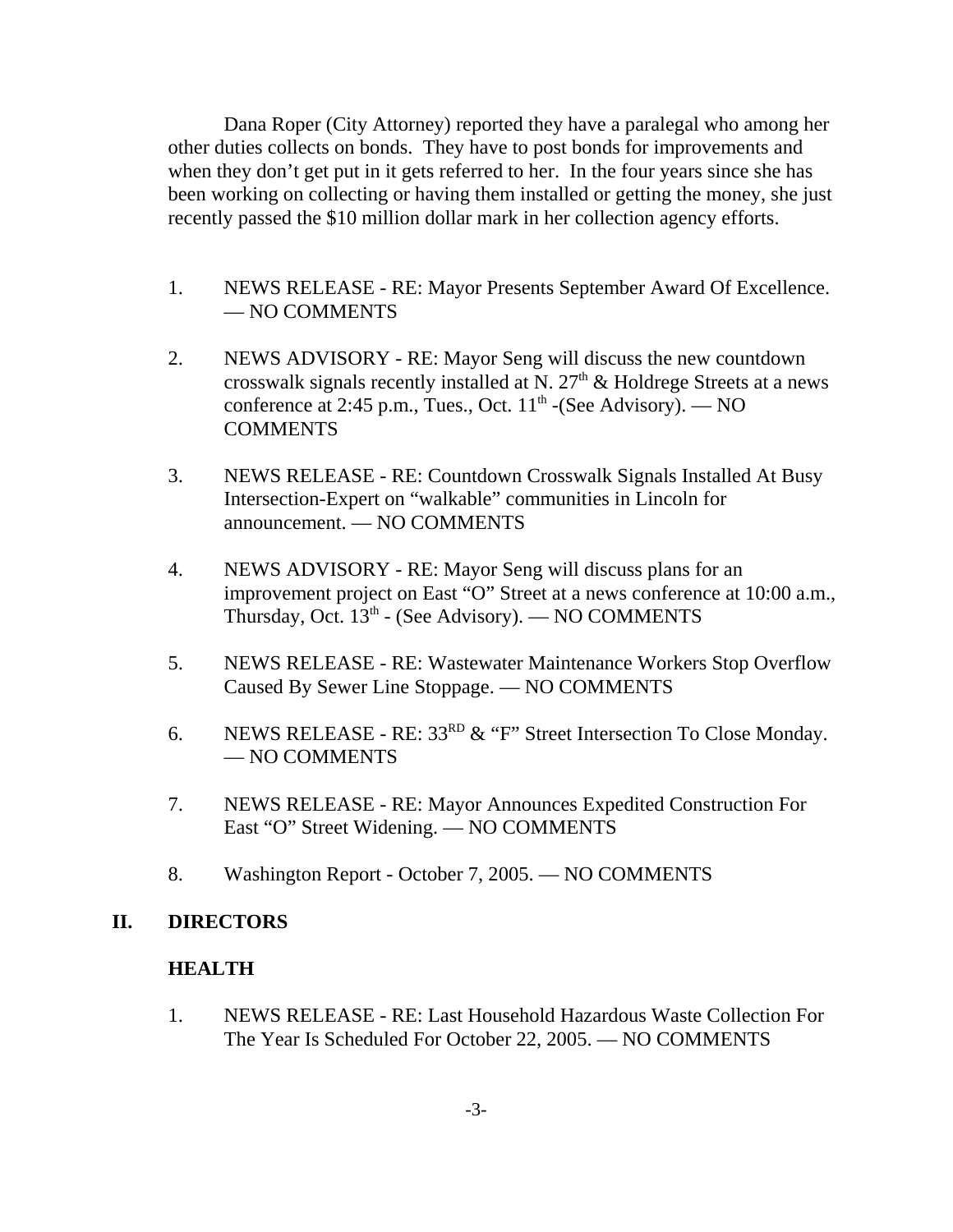- 2. Physician Advisory from Bruce Dart RE: Influenza Update -(See Advisory). — NO COMMENTS
- 3. Report RE: Health Department Report September, 2005 -(Copy of Report on file in the City Council Office) — NO COMMENTS
- 4. NEWS RELEASE RE: Flu Shots Available For High Risk Persons. NO COMMENTS

## **PUBLIC WORKS & UTILITIES**

1. Public Works & Utilities ADVISORY - RE: Pine Lake Road Widening Project 700014 - 40th-61st Street - 56<sup>th</sup> Street; Shadow Pines - Thompson Creek -(See Advisory). — NO COMMENTS

### **WOMEN'S COMMISSION**

- 1. NEWS RELEASE RE: Eleanor Roosevelt Visits Nebraska-Professional actress tours state with one-act monologue. — NO COMMENTS
- 2. NEWS RELEASE RE: Candlelight Vigil Remembers Lives Lost To Domestic Violence. — NO COMMENTS
- 3. NEWS RELEASE RE: Council Of Women Leaders To Network At Beacon Hills. — NO COMMENTS

## **III. CITY CLERK**

City Clerk Joan Ross stated on their Agenda for today, Items 1 & 2 will be called together. *[Application of Downtown Brakes and Oil Inc. dba 16<sup>th</sup> Street Liquor for a Class D liquor license at 1601 N Street.; and Manager application of Walter Jon Scott for Downtown Brakes and Oil Inc. dba 16<sup>th</sup> Street Liquor at 1601 N Street.]* 

Items 3 & 4 will be called together. *[Application of Playmakers, Inc. dba Playmakers for a Class C liquor license at 640 W. Prospector Court, #300.; and Manager application of Jamie Jakub for Playmakers, Inc. dba Playmakers at 640 W. Prospector Court, #300.]*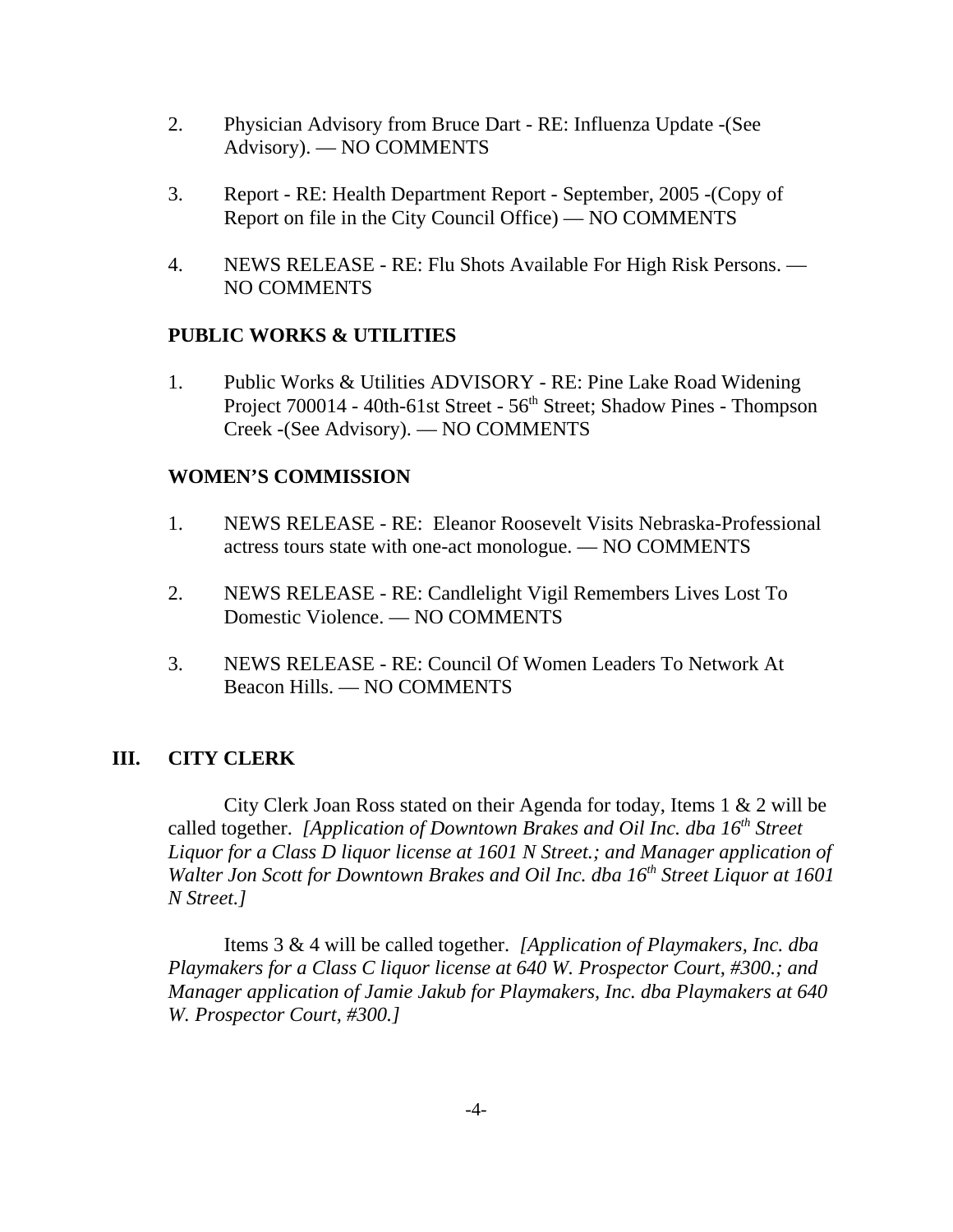Reminder for Item 6 they have a request for 2nd & 3rd Reading. *[05-149, Change of Zone 05050-Application of Lincoln Sports Foundation for a change of zone from AG Agricultural to H-2 Highway Business on property generally located at N. 70<sup>th</sup> Street and Arbor Road.]* 

Items 7 & 8 will be called together. *[#7, 05-150, Change of Zone 05065- Amending Sections 27.27.080, 27.28.090, 27.31.100, 27.37.070, 27.51.100, 27.57.180, 27.63.025, and 27.82.110 of the Lincoln Municipal Code to modify the City Council's action on a matter appealed from the Planning Commission to the City Council.; and #8, 05-151, Misc. 05021 - Amending Sections 26.11.037, 26.11.060, and 26.31.010 of the Lincoln Municipal Code to modify the City Council's action on a matter appealed from the Planning Commission to the City Council.]* 

Regarding Items 9, 10, 11, & 12 should she call these items together or separate. Mr. Svoboda stated he would say together and asked Bruce Dart (Health Director) about it. Bruce Dart replied they can be called together. *[#9, 05-152, Amending Section 6.04.150 of the Lincoln Municipal Code relating to shelter fees to increase the fee for release of any animal held or impounded in the animal shelter.; #10, 05-153, Amending Sections 6.08.130 and 6.08.260 of the Lincoln Municipal Code relating to Dogs to increase the fee for the release of a dog held or impounded in the animal shelter.; #11, 05-154, Amending Section 6.10.050 of the Lincoln Municipal Code relating to Dangerous and Potentially Dangerous Dogs to increase the registration fee of potentially dangerous dogs from \$5.00 to \$25.00.; and #12, 05-155, Amending Sections 6.12.100 and 6.12.220 of the Lincoln Municipal Code relating to Cats to increase the fee for the release of a cat held or impounded in the animal shelter.]*

#### **IV. COUNCIL**

#### **A. COUNCIL REQUESTS/CORRESPONDENCE**

#### **JONATHAN COOK -**

Mr. Cook noted they haven't received a memo yet regarding  $48<sup>th</sup> \&$  Adams. Marvin Krout stated they don't have a definite date yet, but it definitely will not be on October  $31<sup>st</sup>$ . The current tentative date is November  $7<sup>th</sup>$  and when they have it they will let Council know.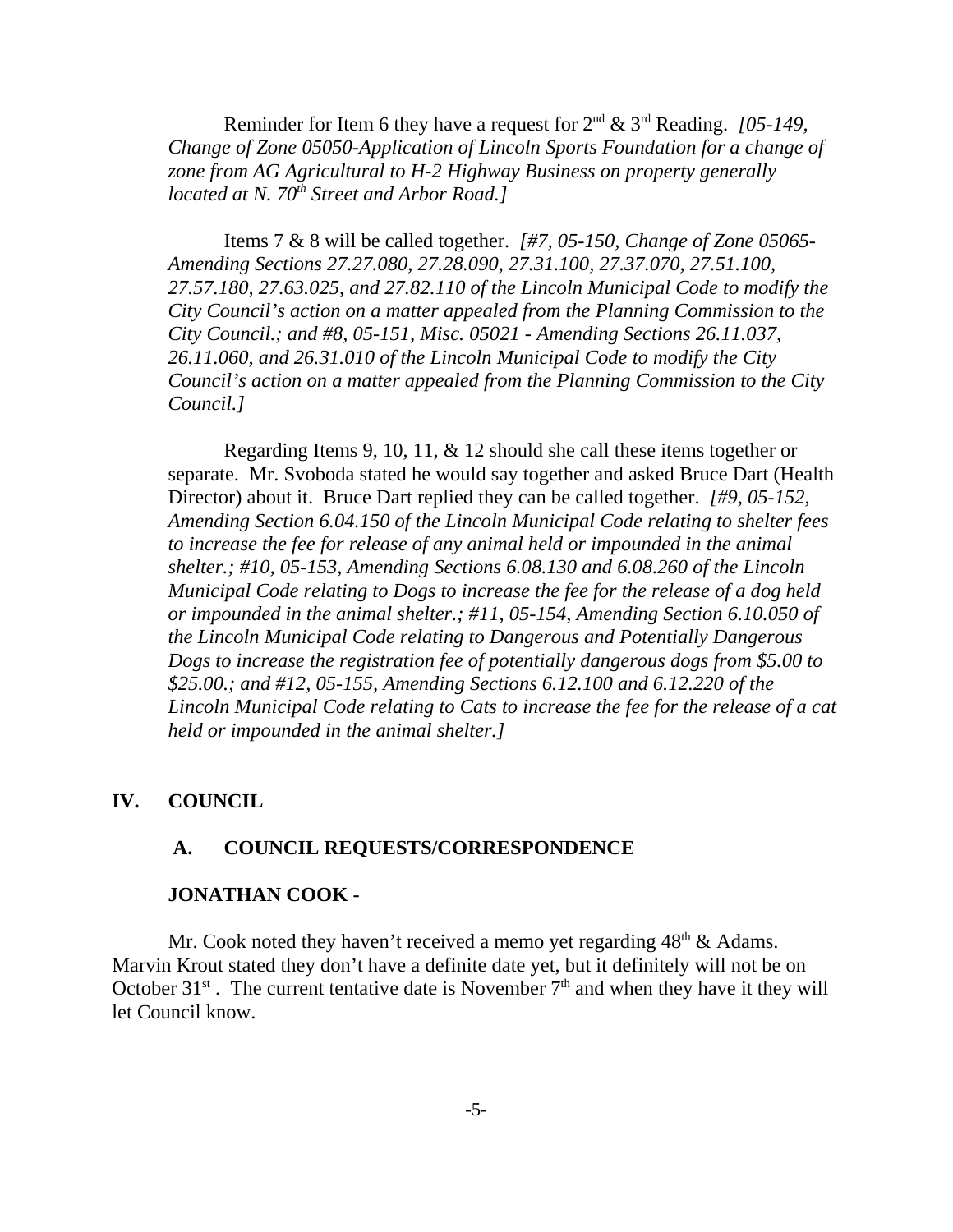1. Request to Harry Kroos, Public Works & Utilities Department-Sidewalks -RE: Sidewalk ramps in Near South -(RFI#128 - 10/10/05). — **1.) SEE RESPONSE FROM HARRY KROOS, PUBLIC WORKS & UTILITIES DEPARTMENT RECEIVED ON RFI#128 - 10/11/05. —** NO COMMENTS

#### **JON CAMP - NO COMMENTS**

#### **KEN SVOBODA -**

Mr. Svoboda stated he would like to speak with Karl Fredrickson (Public Works & Utilities Director) after the Directors' Meeting today.

#### **PATTE NEWMAN -**

Ms. Newman stated to Police Chief Casady that she received an e-mail from a constituent on North 30<sup>th</sup> Street who is absolutely thrilled with the Center Team and she said we've got our neighborhood back. They had a problem with a rental property and the landlord was contacted, they came in and worked real hard. She thinks it was about a two month process and her and Annette (McRoy) were involved in it about two months ago. They were very frustrated, but they were thrilled with the Center Team.

There were two letters in their packet about funeral escorts, what is the process. Police Chief Casady commented he hasn't seen the letters. Chief Casady replied they don't do funeral escorts. Back in '87', '88' or '89' when he was at the Sheriff's Office, his predecessor Al Curtis in a move to try to reduce the work load to a more manageable level. Mr. Curtis stopped sending Police Officers to keys locked in cars, to traffic accidents in private parking lots and funeral escorts which he thinks are the three, so they haven't done them for probably 15 years. There are some private providers in Lincoln and Omaha that do funeral escort services. Ms. Newman asked if this is something off duty Police officers can be hired out to do? Chief Casady replied yes, but it is expensive to do that, he thinks that is why some of the funeral homes are using a private contractor. Chief Casady added he looked this morning and there are six funerals in Lincoln today. Ms. Newman commented funeral processions are emergency vehicles, they're ranked right behind fire vehicles and police vehicles under State statutes, correct. Chief Casady responded a funeral procession is not an emergency vehicle, however, it is illegal under municipal ordinance to drive-thru a funeral procession or interfere with it. Ms. Newman commented so they have the law on their side, they have the right-of-way under normal circumstances if they have their lights on and flag. Chief Casady replied yes, he will check into it.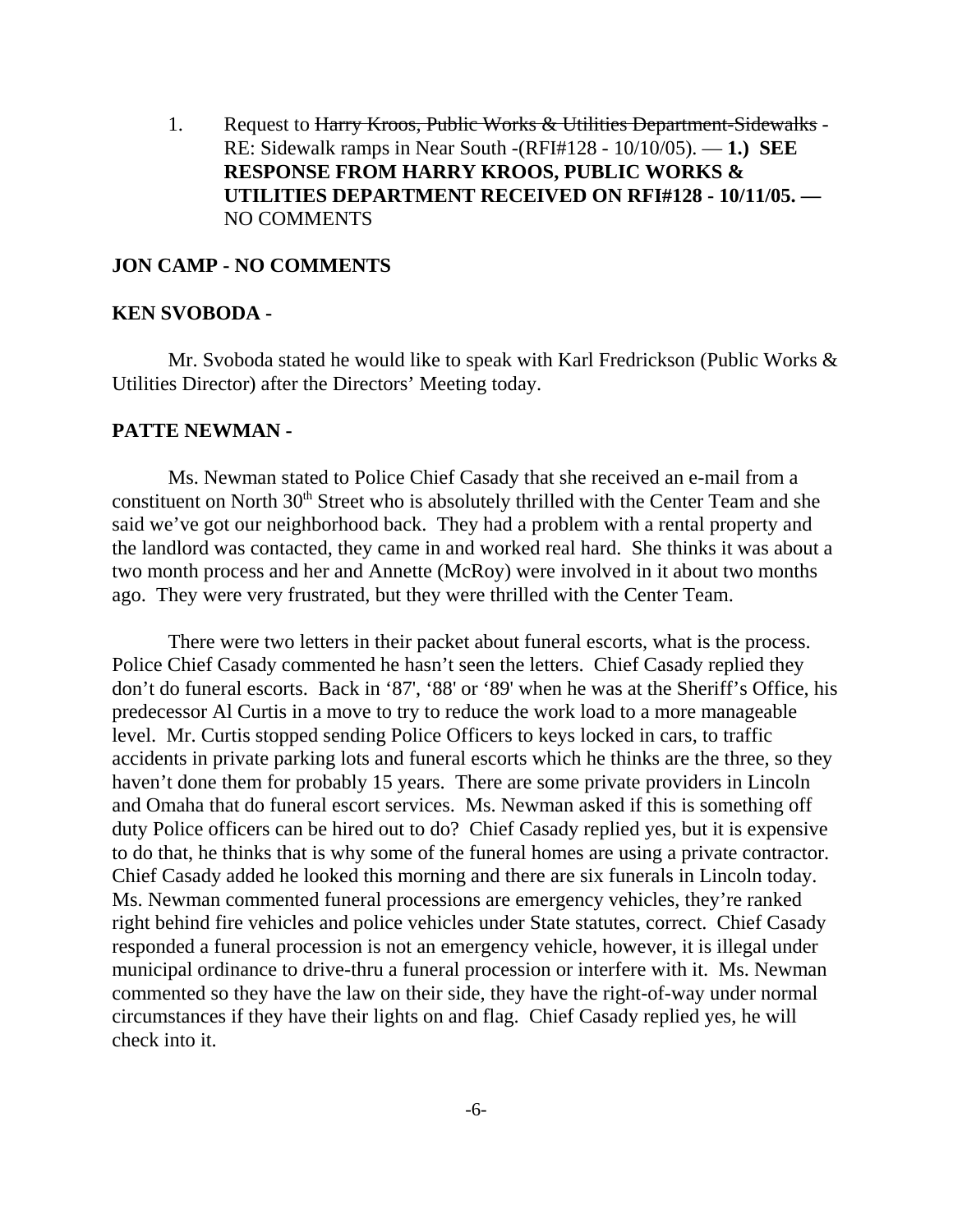#### **DAN MARVIN -**

Mr. Marvin asked Marvin Krout if he would talk a little bit about the history for Item 6 regarding the  $2^{nd}$  &  $3^{rd}$  Reading issue? Marvin Krout stated they had a groundbreaking in May for an indoor tennis facility as part of the Abbott Sports Complex which they were told later and some of them may have attended that event. The first they heard about it was sometime in July [inaudible], when they contacted Public Works there was a concern about floodplain because almost all of the Abbott Complex is in the 100 yard floodplain. So, they had a meeting with Watershed Management and agreed they would subject this rezoning in their recommendation to add certain controls on the floodplain which would allow limited amount of additional floodplains for this complex. It would also have a requirement for creating additional storage on the Abbott property closer to the creek to compensate for that fill [inaudible], the Planning Commission approved it in August. The attorney who was representing the case kind of dropped out of the process and there was a period of time where they were not getting the signed agreement back and reviewed. Later, someone took over in the Abbott organization that did not understand that it also had to go through the City Council for approval and so there was a delay until they got that squared away. They scheduled it actually the day after the deadline the Clerk usually uses for accepting these items and they appreciate that. He thinks their problem now is that they want to be able to complete a certain amount of construction before the winter sets in and so that's why they are asking for 2nd & 3rd Reading. *[#6, 05-149, Change of Zone 05050 - Application of Lincoln Sports Foundation for a change of zone from AG Agricultural to H-2 Highway Business on property generally located at N. 70<sup>th</sup> Street and Arbor Road.]* 

#### **ANNETTE McROY -**

Ms. McRoy stated she would like to talk with Police Chief Casady about pawn shops after the Directors' Meeting today.

#### **ROBIN ESCHLIMAN - ABSENT**

#### **V. MISCELLANEOUS** -

1. E-Mail from Patricia Kitchen - RE: Comments about Lincoln's Police Dept. and the policy of not having Officer available to help direct traffic when a funeral procession is moving thru this City. — NO COMMENTS